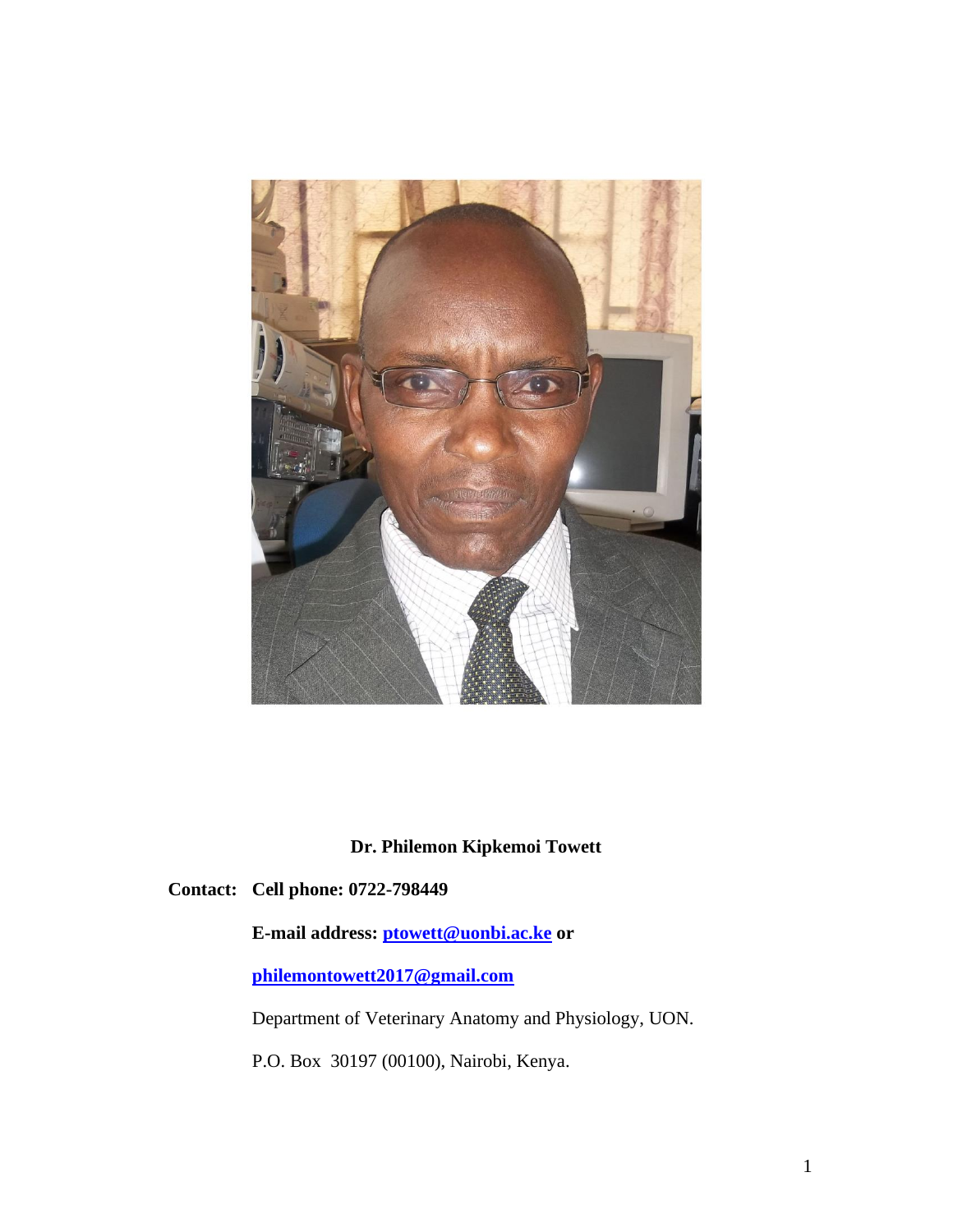## **CURRICULUM VITAE**

## **1. Personal details**

| Name:           | Philemon Kipkemoi Towett |
|-----------------|--------------------------|
| Sex:            | Male                     |
| Date of birth:  | $24th$ December 1960     |
| Marital status: | Married                  |

## **2. Schools /Colleges/Universities attended:**

- Kitoben Primary school 1971 1975
- Tegat Primary school –1976 to 1977
- Sigor High school  $-1978$  to 1981
- Mang'u High school 1982-1983
- National Youth Service 1985
- $\bullet$  U.O.N 1985-1989, 1989-1992

# **3. Academic Qualifications**

- BVM (UON, 1989)
- Msc (UON, 1992)
- Ph.D. (UON, 2004)

# **4. Professional Qualifications**

- Veterinary Surgeon
- Physiology senior lecturer (2012 to date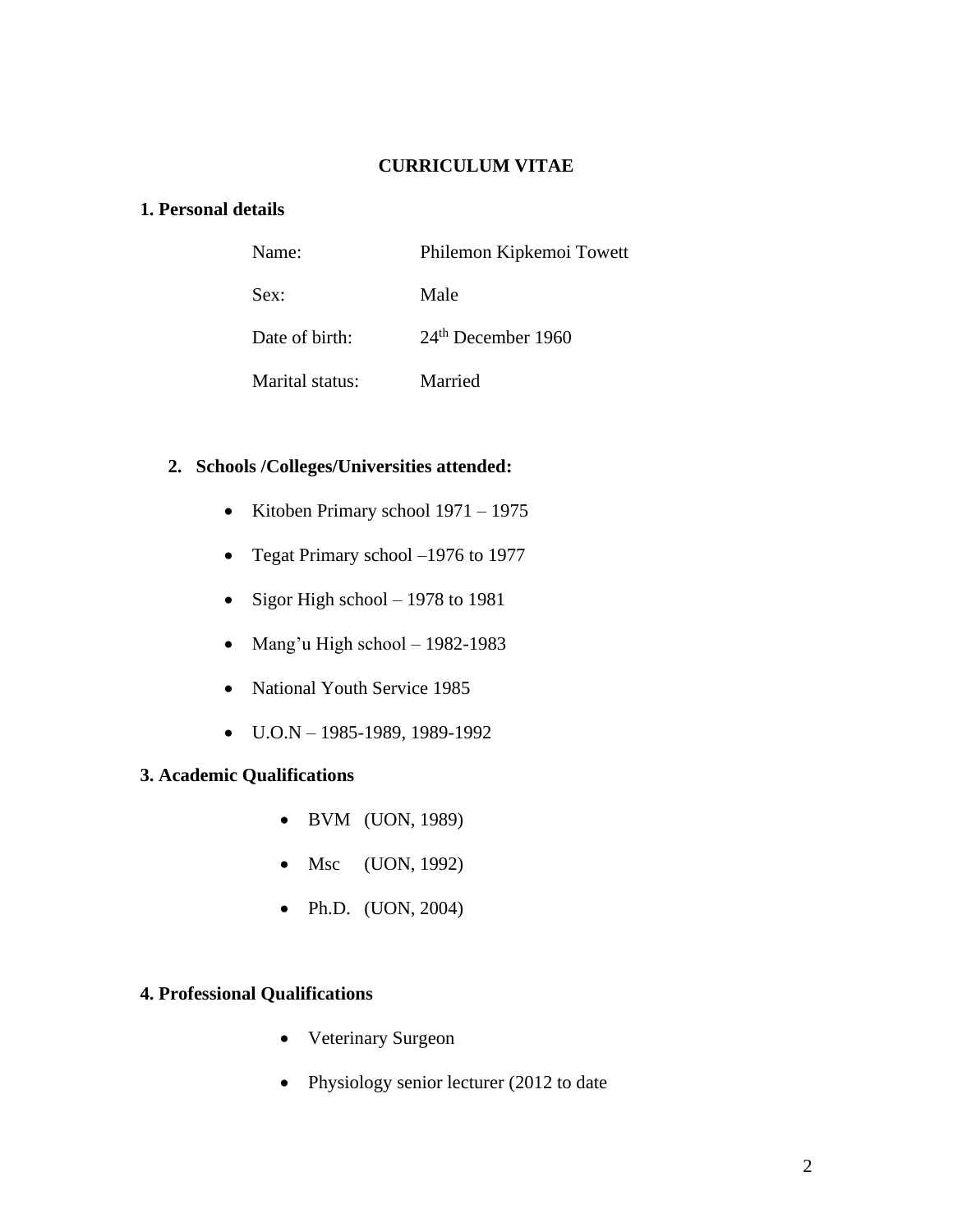• Neuroscientist/Neurophysiologist (area of research)

#### **5. Working Experience**

**a).** Worked in UON from 1989 to date

**b).** Teaching the following undergraduate courses; Physiology (BVM), Animal Physiology (Agriculture students), Mammalian Physiology (Biochemistry Students) and Wildlife courses such as ornithology, Herpetology, Ecophysiology, and Wildlife behavior. I also teach postgraduate courses in the department, School of Biological Sciences and in the Department of Animal production.

**c).** I have participated in a number of Msc and PhD oral examinations e.g.

■ Dr. Edwin Willie Mwangi -PhD (06/02/2019)

|  | Dr. Waweru's PhD defense | (3/11/2011) |
|--|--------------------------|-------------|
|--|--------------------------|-------------|

- Dr. Githinji's PhD defense (27/10/2010),
- Dr. Nyongesa's PhD. defense.
- Dr. Beatrice Muia Mwende –Msc defence (24/07/2019)
- Dr. Samuel Murigi Wanaina Msc (27/03/2019)
- Dr. Jimale Abas Sheikh Ali Msc (19/11/2018)
- **•** Dr. Thuo Jesse K. Ndung'u Msc  $(10/12/2014)$
- Dr. Edwin Willie Mwangi –MSc (13/11/2013)
- Dr. Obiero Jael Apondi Msc (25/09/2008)
- **d).** I have examined Msc theses for:
	- Ben Otieno Olela Msc February 2021
	- Thuo Jesse K. Ndung'u Msc September 2014
	- Samuel Murigi Wanaina –Msc February 2019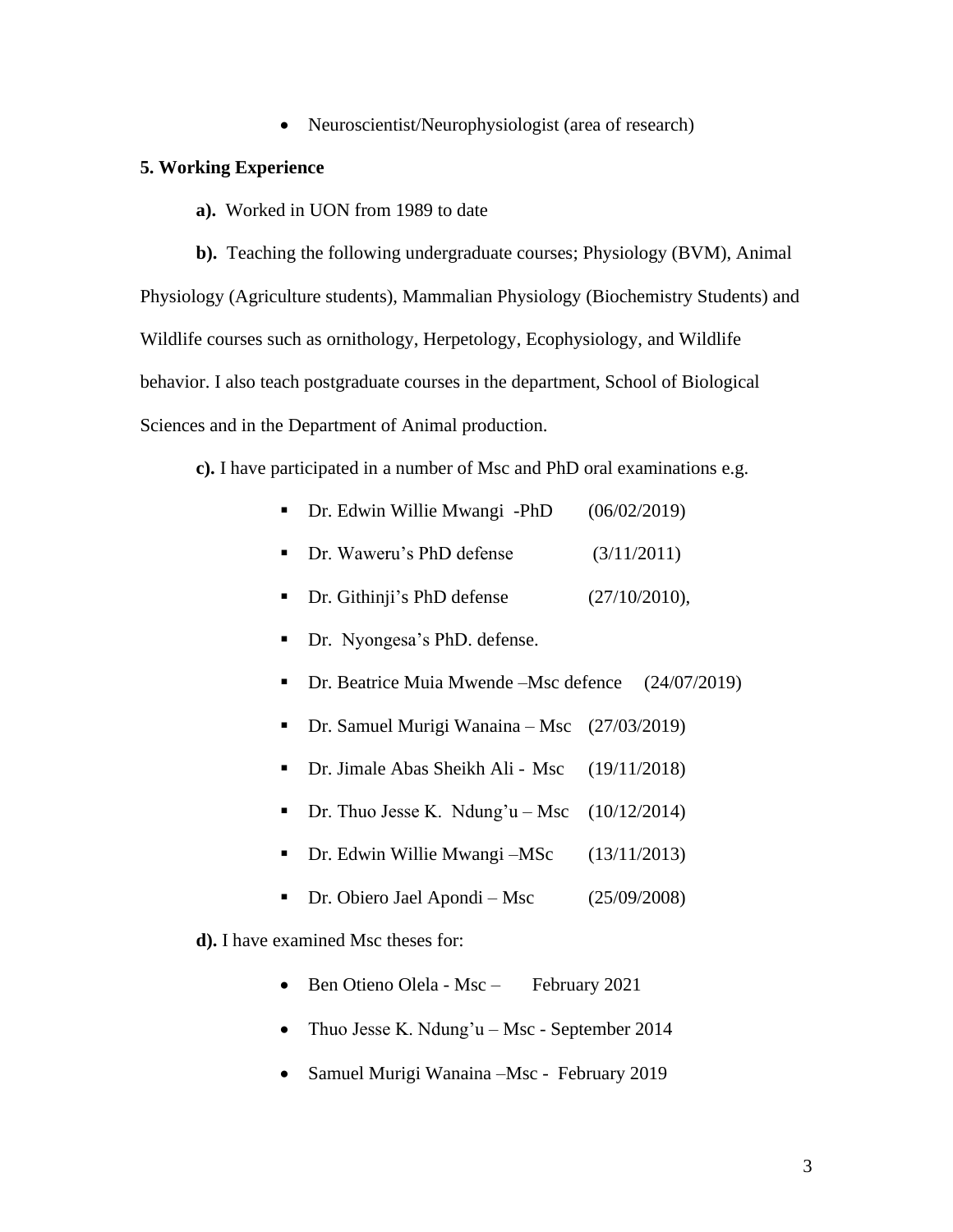**e).** I have participated in short listing activities in the department and in my college and other colleges e.g.

- School of public health –post of Doctorial Research associate
- CAVs short listing for various staff categories
- Departmental short listing for technical staff

#### **6. Academic Positions held:**

-Assistant lecturer from 1<sup>st</sup> August 1989 to Nov. 26<sup>th</sup> 1992 -Lecturer from 26<sup>th</sup> November 1992 to August 2012 -Senior lecturer from August 2012 to date

#### **7. Appointments**:

- Associate Dean, FVM, from February 6 2019 to date
- Chairman of CAVS mentorship committee –from April 5, 2019 to date
- Chairman of CAVs Gender and Disability Mainstreaming Committee- from April 5, 2019 to date.
- Member of Central Disability Mainstreaming Committee from June 13, 2019 to date.
- Member of CAVS Corruption Prevention Committee from May 2, 2019 to date.
- Member of Central mentorship Committee from July 10, 2019 to date.
- Chair, Vet farm Management Committee.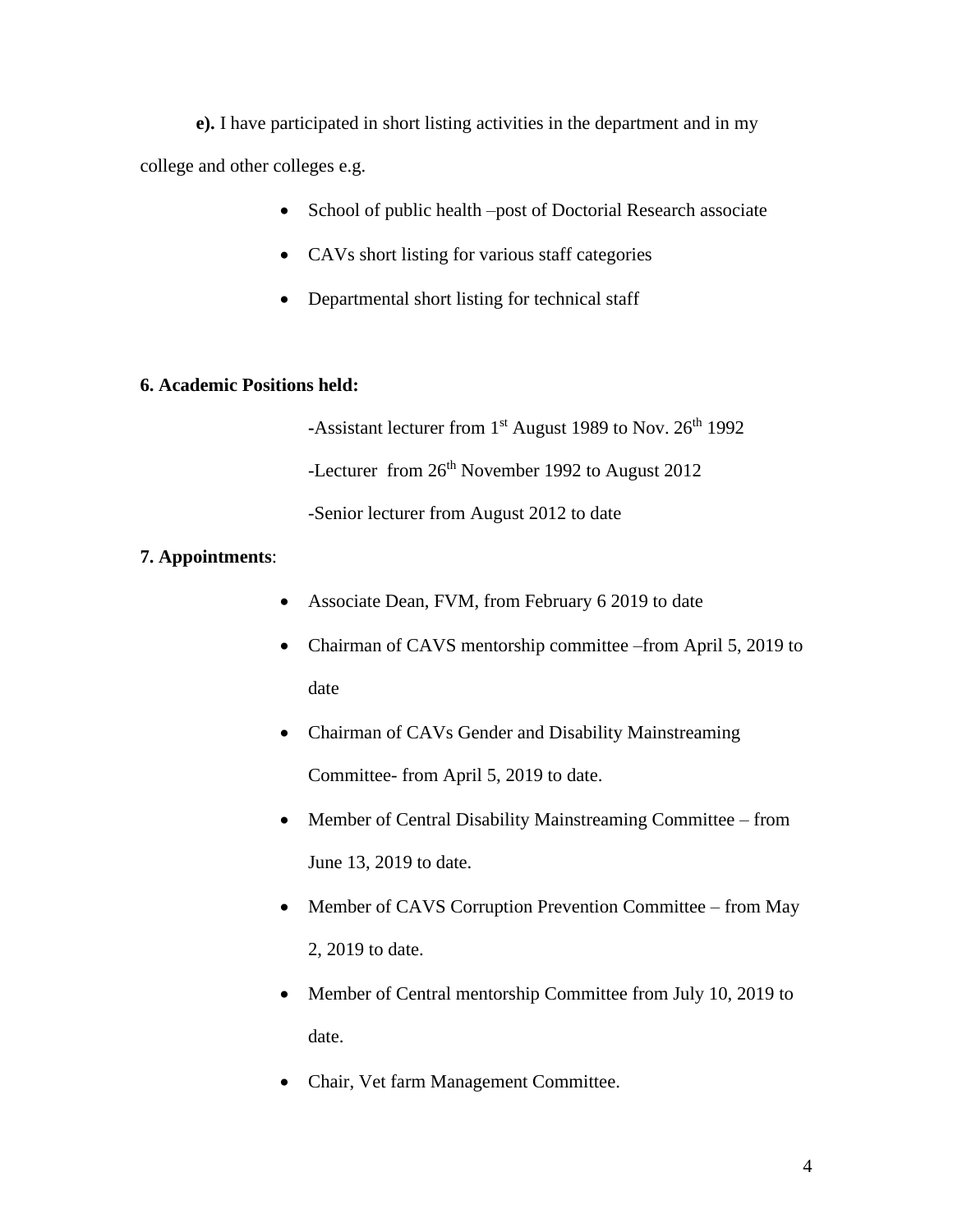• Acting Dean, FVM.

## **7. Postgraduate Supervision**

- Supervised Dr. Stanley N. Wambugu (MSc.- 2010)
- Supervised Dr. Daido Dulu Thomas (MSc -2011)
- Supervised Christopher Makau Musembi (MSc 2012)
- Supervised Dr. John Muturi Kimani MSc 2013)
- Supervised Dr. Thuo Jesse Ndung'u (MSc. 2015).
- Currently supervising Makau C. Musembi for his PhD project).
- Currently supervising Dr. Thuo Jesse Ndung'u (PhD project).

#### **8. Departmental Appointments**

- Acting chairman- on many occasions (e.g. Feb. 2003, Sept. 2004, Nov. 2006; July, 2015).
- In charge of examinations Physiology section (from 2013-2019)
- A member of faculty of postgraduate committee (From 2013-2019
- Involved in curriculum development in the department
- Section head Physiology section (2014- march 2019)

#### **9. Conferences/workshops/ seminars attended**

- Sensitization Training for members of senate  $(17<sup>th</sup>$  and  $18<sup>th</sup>$  April 2019.
- Departmental seminars/workshops.
- Faculty of Veterinary Biennial conferences/workshops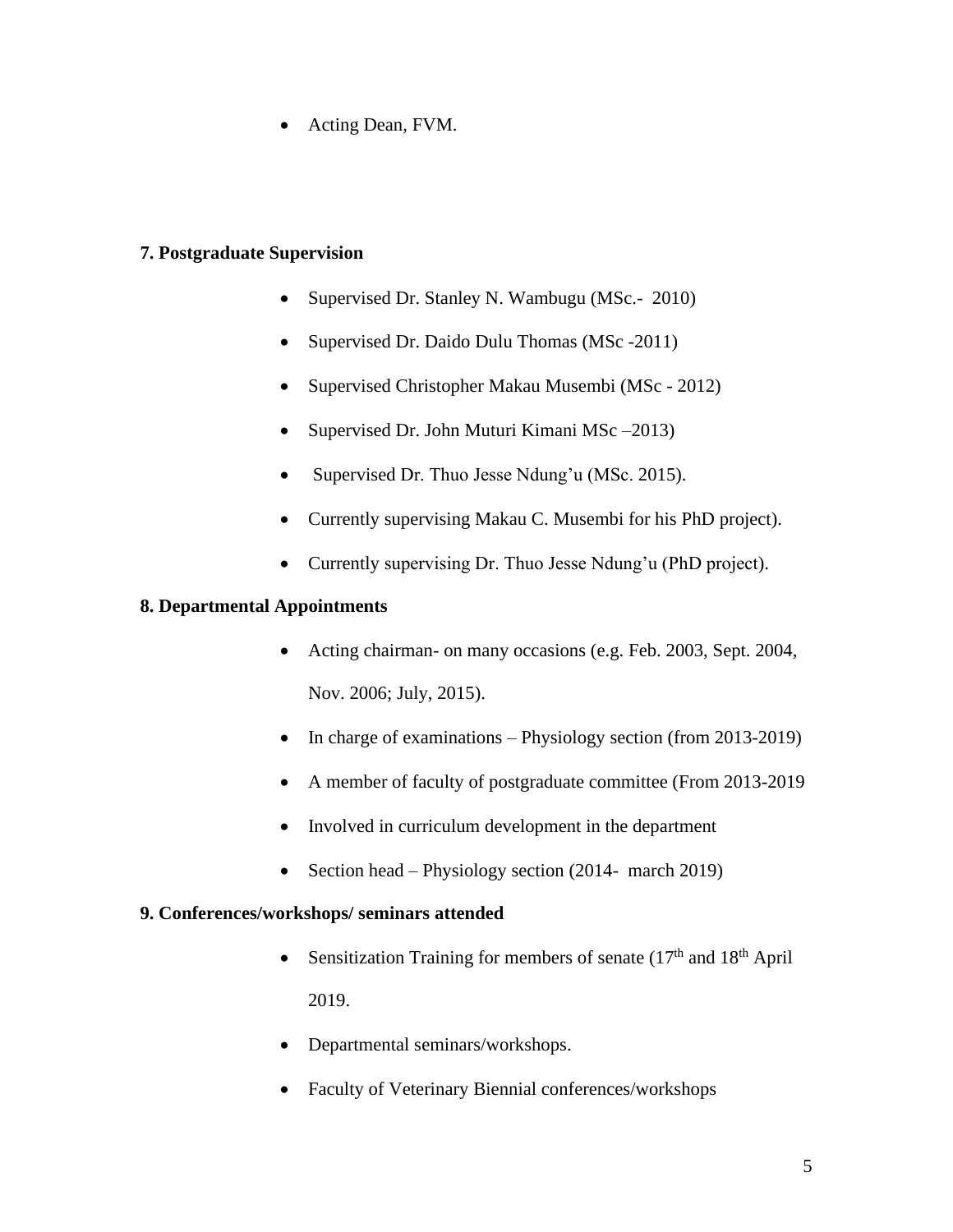- Performance Enhancement Strategies course  $(31<sup>st</sup>$  Jan 2009)
- CAVS Prepare- Ph.D. project (March 2010)
- DAAD workshop on Science and technology (Nov. 2004)
- Physiology teaching Workshop (July 2008).

## **10. Member of:**

- Kenya Physiological Society
- IASP, Kenya Chapter
- Kenya Veterinary Board (No. 1310)
- Kenya veterinary Association (KVA) No. 1684)

## **11. Funds attracted**:

• NACOSTI/RCD/ST&I/7 $^{TH}$ CALL/PHD/101 Ksh. 900,000

# **12. Community Service**

- Planting of trees At Kanyariri Veterinary Farm November 2020
- Teaching initiates at Catholic initiation centres about the meaning of education and carrier choice (Nakuru Diocess)
- Participates in field training of livestock farmers on good animal husbandry and also treating their animals (organized by KVA)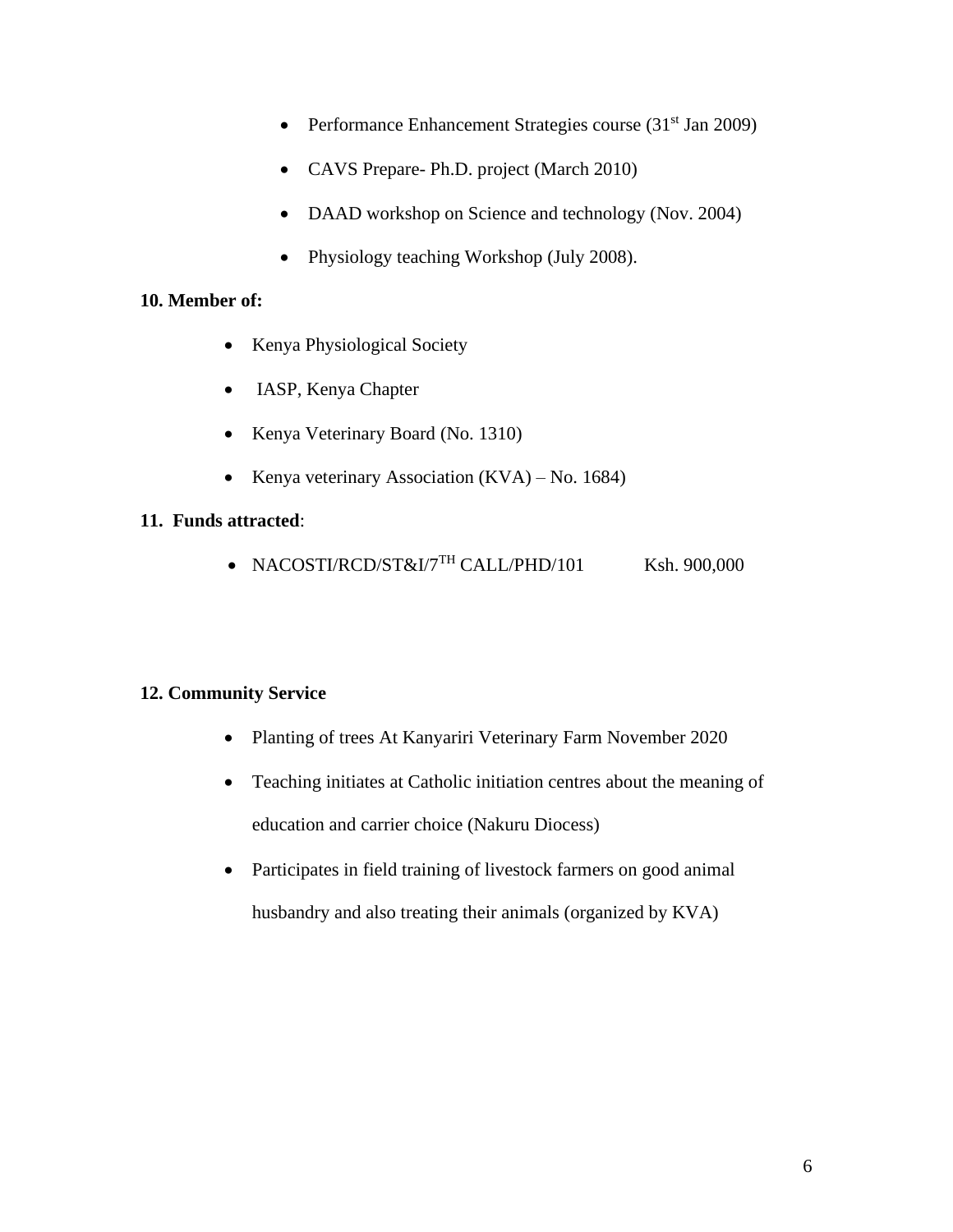#### **13. Publications**:

- 1. Towett, P.K. and Kanui, T.I. (**1993**). Effects of Pethidine, Acetylsalicylic acid and Indomethacin on pain and behaviour in the naked mole-rat. Pharmacology Biochemistry and Behaviour, 45, 153-159.
- 2. Kanui, T.I., Karim, F. and Towett, P.K. (**1993**). The formalin test in the naked mole-rat (*Heterocephalus glaber*): Analgesic effects of morphine, nefopam and paracetamol. Brain Research, 600, 123-126.
- 3. Towett, P.K. and Kanui, T.I. (**1995)**. Hyperalgesia following administration of morphine and pethidine in the root-rat (*Tachyoryctes splendens*). Journal of Veterinary Pharmacology and Therapeutics, 18, 68-71.
- 4. Towett, P.K., Kanui, T.I. and Juma, F.D. (**2006**). Stimulation of mu and delta opioid receptors induces hyperalgesia while stimulation of kappa receptors induces antinociception in the hot-plate test in the naked mole-rat (*Heterocephalus glaber*). Brain Research Bulletin, 71, 60-68.
- 5. Maloiy, G.M.O., Kanui, T.I., Towett, P.K., Wambugu, S.N., Miaron J.O. and Wanyoike M.M. (**2008**). Effects dehydration and heat stress on food intake and dry matter digestibility in east African ruminants. Comparative Biochemistry and Physiology – Part A: Molecular and Integrative Physiology, 151, 185-190.
- 6. Towett, P.K., Kanui, T.I., Juma, F.D., Maloiy, G.O.M. and Miaron, J.O. (**2009**). Activation of mu, delta or kappa receptors by DAMGO, DPDPE, U-50488 or U-69593 respectively causes antinociception in the formalin test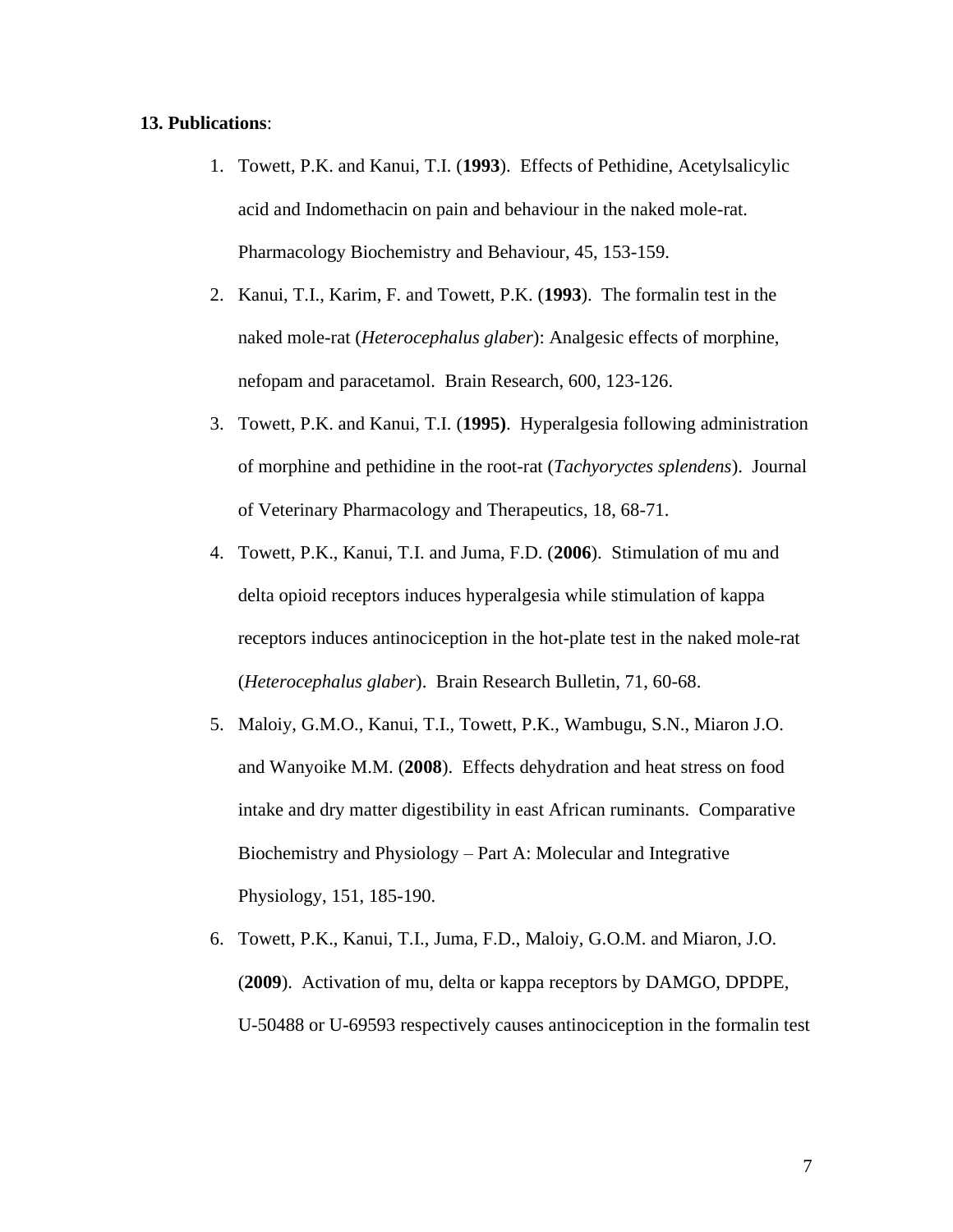in the naked mole-rat (*Heterocephalus glaber*). Pharmacology, Biochemistry and Behavior, 91, 566-572.

- 7. Wambugu, S.N., Towett, P.K., Kiama, S.G., Abelson, K.S.P. and Kanui, T.I. (**2010**). Effects of Opioids in the Formalin Test in the Speke's Hinged Tortoise (*Kinixys spekii*). Journal of Veterinary Pharmacology and Therapeutics, 33, 347-351.
- 8. Dulu, T.D., Kanui, T.I., Towett, P.K., Maloiy, G.M. and Abelson, K.S. (**2014**). The effects of oxotremorine, epibatidine, atropine, mecamylamine and naloxone in the tail flick, hot-plate, and formalin tests in the naked mole rat (*Heterocephalus glaber*). In vivo, 28,39-48.
- 9. [Christopher M Makau,](http://www.ncbi.nlm.nih.gov/pubmed/?term=Makau%20CM%5Bauth%5D) [Philemon K](http://www.ncbi.nlm.nih.gov/pubmed/?term=Towett%20PK%5Bauth%5D) Towett, [Klas S P Abelson,](http://www.ncbi.nlm.nih.gov/pubmed/?term=Abelson%20KS%5Bauth%5D) and Titus I [Kanui](http://www.ncbi.nlm.nih.gov/pubmed/?term=Kanui%20TI%5Bauth%5D) (**2014)**. Intrathecal administration of clonidine or yohimbine decreases the nociceptive behavior caused by formalin injection in the marsh terrapin (*Pelomedusa subrufa* . Brain Behav. 4(6): 850–857.
- 10. Makau C.M., Towett, P.K. and Kanui T.I**. (2017).** Modulaton of formalin induced pain behavior by clonidine and yohimbine in the Speke's hinge tortoise (Kiniskys spekii). [J Vet Pharmacol Ther.;](https://www.ncbi.nlm.nih.gov/pubmed/27891620) 40(5): 439-446. doi: 10.1111/jvp.12374.
- 11. [Christopher M. Makau,](https://onlinelibrary.wiley.com/action/doSearch?ContribAuthorStored=Makau%2C+Christopher+M) [Philemon K. Towett,](https://onlinelibrary.wiley.com/action/doSearch?ContribAuthorStored=Towett%2C+Philemon+K) [Klas S.P. Abelson](https://onlinelibrary.wiley.com/action/doSearch?ContribAuthorStored=Abelson%2C+Klas+SP) and [Titus I.](https://onlinelibrary.wiley.com/action/doSearch?ContribAuthorStored=Kanui%2C+Titus+I)  [Kanui](https://onlinelibrary.wiley.com/action/doSearch?ContribAuthorStored=Kanui%2C+Titus+I) (2021). Modulation of nociception by amitriptyline hydrochloride in the Speke's hinge‐back tortoise (Kiniskys spekii). Journal of Veterinary Medicine and Science, early view. **<https://doi.org/10.1002/vms3.444>**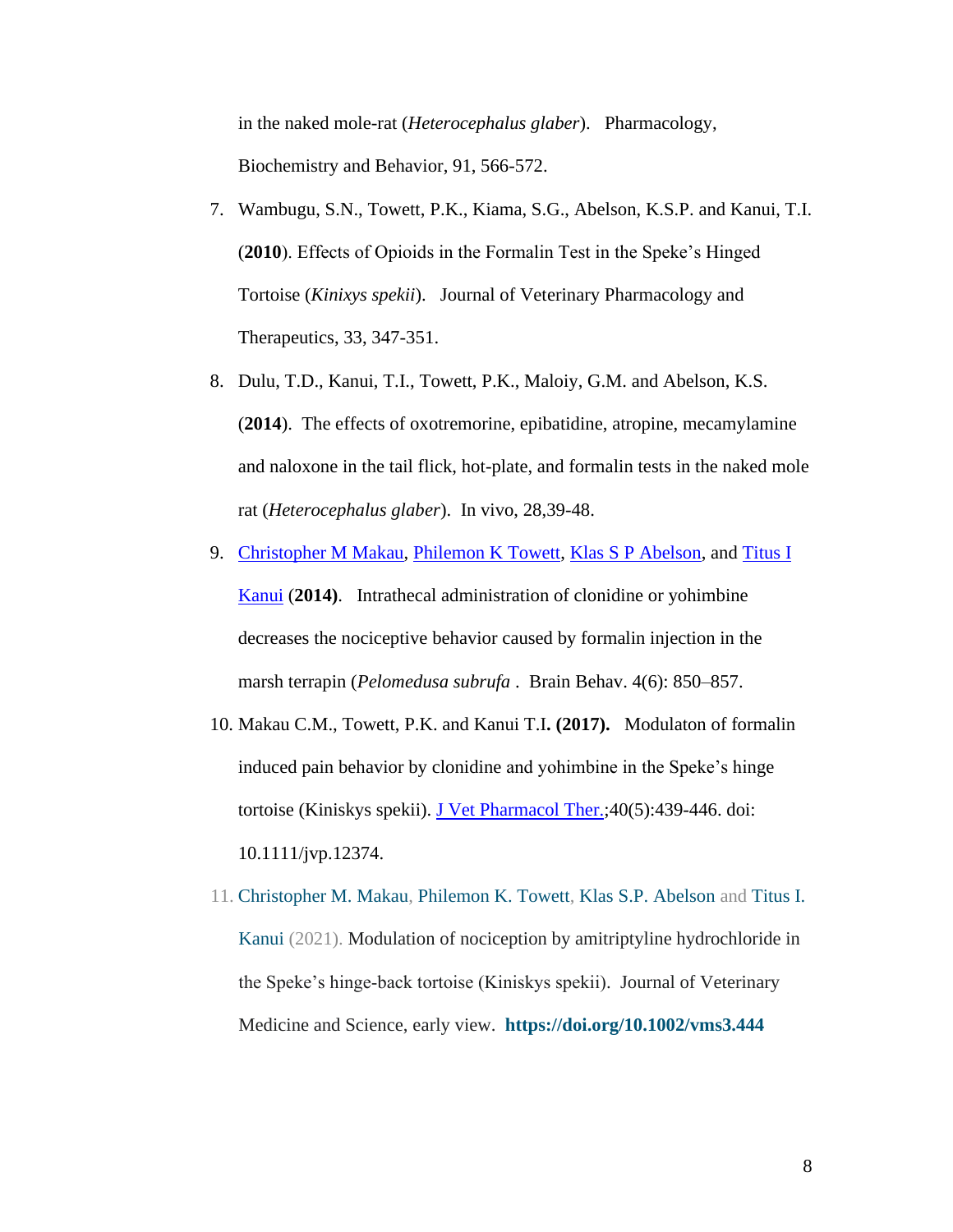#### **14. Presentations**

- 1. Wambugu, S.N., Joakim, D., Towett, P.K., Kiama, S.G. and Kanui, T.I. Laboratory management of captive hingeback tortoises. Workshop on Reptile Care, Health and Welfare, 2007
- 2. Wambugu, S.N., Towett, P.K., Kiama, S.G., Abelson, K.S.P. and Kanui, T.I. Composition of nociceptive afferents in the trigeminal nerve in the Marsh Terrapin (Pelomedusa subrufa). Proceedings of the 6<sup>th</sup> Biennial Scientific Conference, 2008, 14P.
- 3. Wambugu, S.N., Kanui, T.I., Towett, P.K., Kiama, S.G., Abelson, K. Nociception in Tortoises: the formalin, hot-plate and acetic acid instillation tests. In the  $5<sup>th</sup>$  International Congress of the African Association of Physiological Sciences (AAPS), 2008, 28P.
- 4. Wambugu, S.N., Kanui, T.I., Towett, P.K., Kiama, S.G., Abelson, K. The formalin test and capsaicin instillation in the Marsh Terrapin (Pelomedusa subrufa). In the 5<sup>th</sup> International Congress of the African Association of Physiological Sciences (AAPS), 2008, 30P.

#### **15**. **Manuscripts in preparation**

i). Towett, P.K., Kanui T.I., Makau C.M. Application of glacial acetic acid onto the lateral muzzle of the naked mole-rat induces pain which is sensitive to mu, delta and kappa opioids.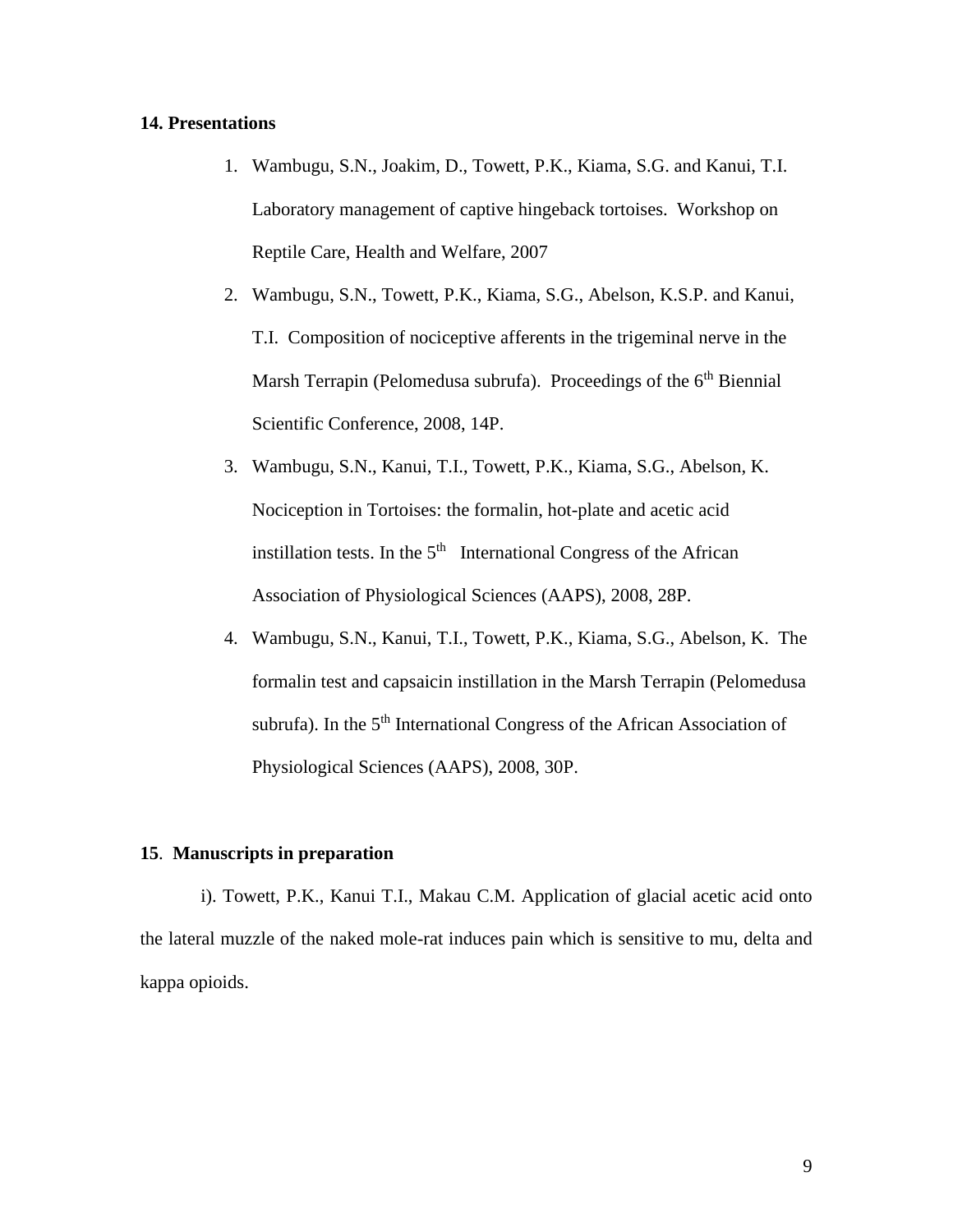ii). Thuo J. K.  $N^1$ , Towett P.  $K^1$  and Waweru P. K Formalin-induced monophasic nociception and its modulation by opioidergic and cholinergic systems in the East African root rat mole-rat (Tachyoryctes spenden)

**iii).** Towett, P.K. Kanui, T.I. and Makau C.M.. Behavioral effects of receptorselective mu (DAMGO), delta (DPDPE) and Kappa (U-50488 and U-69593) agonists in the naked mole-rat.

**iv).** Kimani, J., Kiama, S, Towett, P. K. and Seifert A. Morphological adaptations to subterranean life: comparative anatomy of the skin from the African mole rat (*Tachyoryctes ibeanus*).

**v).** Christopher M. Makau, Philemon K. Towett, KlasS. P. Abelson, Titus I. Kanui. Antinociceptive effects of nortriptyline hydrochloride in speke's hinge-back tortoise (*Kinixys spekii*).

#### **16. Ongoing projects**

**i).** The roles of sodium ion channels in nociception reptiles.

Participants: Christopher M. Makau

Philemon K.Towett

Klass Abelson

Titus I Kanui

**ii).** Management of chronic pain and effects of some pain relieving drugs on motility in the naked mol-rat

Participants: Thuo Jesse K Ndung'u

Philemon K.Towett